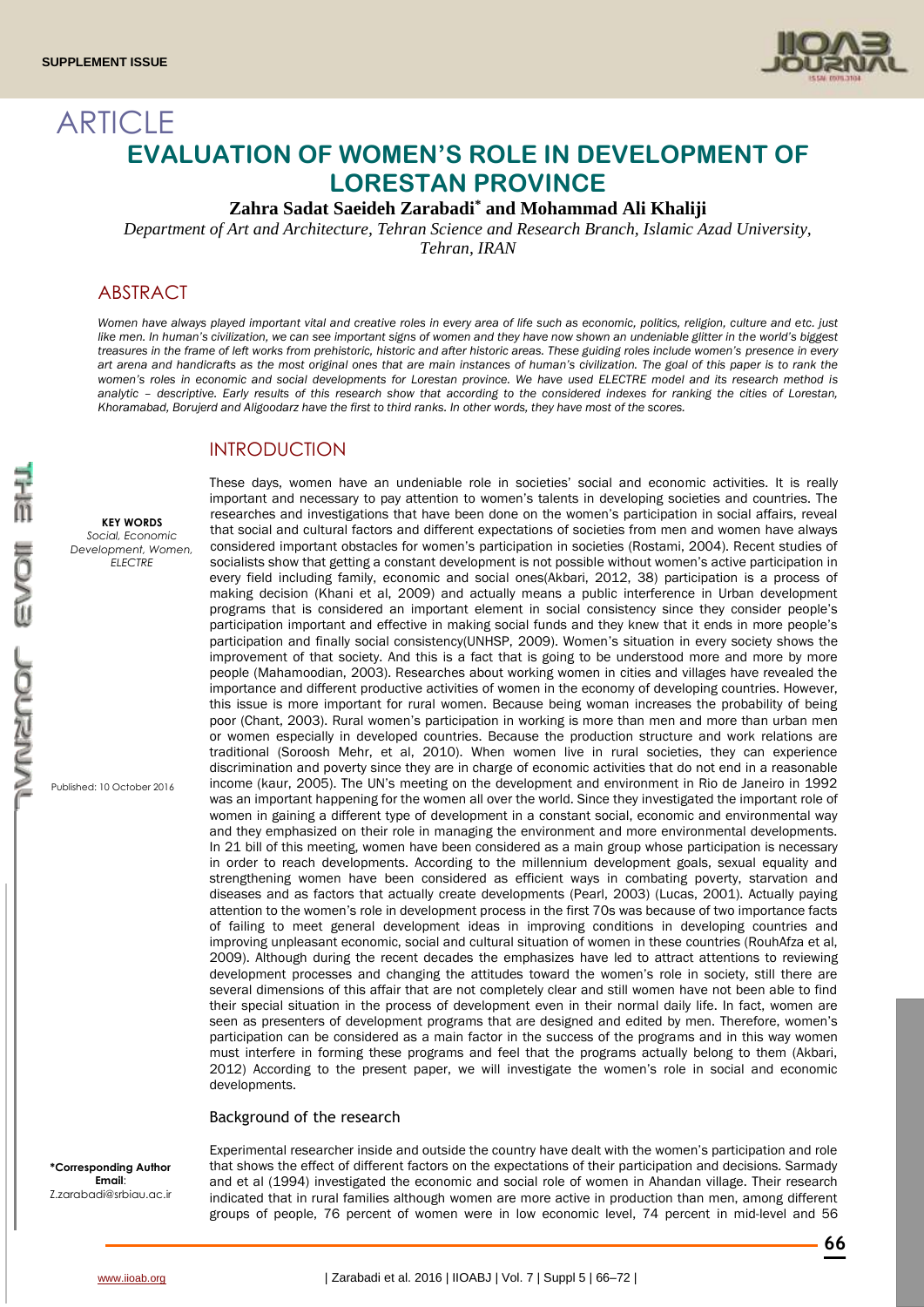

percent of rich women were the family work force in rice and tea farms. Pourarabi (1997) investigated the women's role in rural activities of Ramsar. The results indicate that more than 96 percent of rural women have atleast one economic activity that complements the families' income. However, type and amount of their economic activities was affected by a group of geographical, social, economic and cultural factors. The results also showed that active rural women were not producers themselves in their village and family economic. As a result, although they are mostly engaged in economic activities, they can't use state validities easily and face lots of abstracts. This research indicated that the motivation of more than 87 percent of the studied women was their families' economic demands. This shows the importance of rural housewives, presence in several economic activities in order to help their family's economic situation and prevent poverty for rural families Babayi (2000) did a research and distinguished the economic and social situation of 93 percent of women in Hamedan province. The findings of this research revealed that 2/52 percent were in the mid-level and only 9 percent were in high or very high levels women of Hamedan cities such as, Nahavand, Toyserkan, Razan, Bahar, Asad Abad, and Kaboodar Ahange had higher to lower level of social – economic situation relatively. Lahsayizade and et al (2005) investigated the women's role in rural economic activities and their role in the area of Fars province. The findings of this research showed that there is a reverse relationship between education and women's economic participation. Also their participation in economic activities increases as they get older. Women's participation decreases as men's education and income increases. Finally, it was shown that the strongest factor that determines the economic participation of women is actually their attitude towards their jobs. Sedka Halim (2005) did a research as "Gender and villages that have electricity in Bangladesh." The findings of the mentioned research indicates that one of the effective factors in improving rural women's decisions is the level of technology.

One of the criteria of regional planning for specifying inequalities is determining the situations of regions according to developmental indexes (Ziari et al, 2008). There is a common belief in development policy and literature that improving gross national products and high per capita income are main development axes. (Taghvayi *et al*, Abdolahi, 2009) development as a global project (Sarvar, 2012) is a gradual process in improving human's situation, and includes activities for reaching material improvement and social evolution. The main goal of development is actually eliminating inequalities and the best concept of development, is growth with social justice (Gharakloo et al, 2006). The Concept of development is economic growth (Ziari, 2006) and Fast and continuous growth of the real per capital accompanied with the social improvements (Ziari and et al, 2012). In order to reach a balanced development that ends in improving the lives of all people, needs appropriate national and regional planning (Kargar et al, 2011). "Economic development" is a qualitative concept that is related to changes in production capacity, production and distribution institutions, the quality of productions and also their variety. In order to judge about development or un-development or comparing different situation of different regions. We have to use some indexes to evaluate the level of development (Salamifar, 2003). Regional development is one of the subjects that has attracted the attention of programmers especially the regional ones. Key economic, social, sanitation, industrial and other indexes in different levels are also suitable criteria in determining the location of different regions, they also need attentions in regional level and determining national regional compatibility and consistency (Hekmatnia *et al*, 2006).

The concept of consistent development is understood and interpreted in different ways in different countries. These difference all reflect a variety in environmental economic, social and political conditions. The term "consistent development" was firstly used in 1980 in the report of international committee about protecting natural resources. In general, constant development has got multi-dimensional interpretations (Ratner, 2004). We usually consider difference among social and ecologic goals. In the view of Seeger, one of the key roles in constant development, is public participation, information access and justice. According to this rule, people must be able to participate in the process of making decisions which is effective in their welfare and their life. Women have an authoritative role in the process of making decisions. Actually they provide opportunities for making decisions and public thoughts. They increase critical thinking. Social justice and public performance towards profitable goals for the society reveals that constant development has three prominent characteristics that are all very interesting for women. Firstly, consistent development is mostly based on distribution than production (Kolayi, 2003). The second prominent characteristic of constant development is that it is related to future not present and therefore, we can see a sort of foresight. Its third characteristic is that it is mostly related to nourishment than development (Kolayi et al, 2006).

#### Research method

The research method is analytic – descriptive. Some of the necessary data were collected from the statistic center. One of the most important indexes that has been used is the education of working women, the number of housewives and economic participation rate. In this research, we have rated different cities of Lorestan province such as Aligoodarz, Borujerd, Khoramabad, Dalfan, Dorood, Koohdasht, Azna, Poldokhtar and Selseleh by economic and social indexes and ELECTRA model. The method of making decisions has different indexes that each has its specific characteristics and usage condition.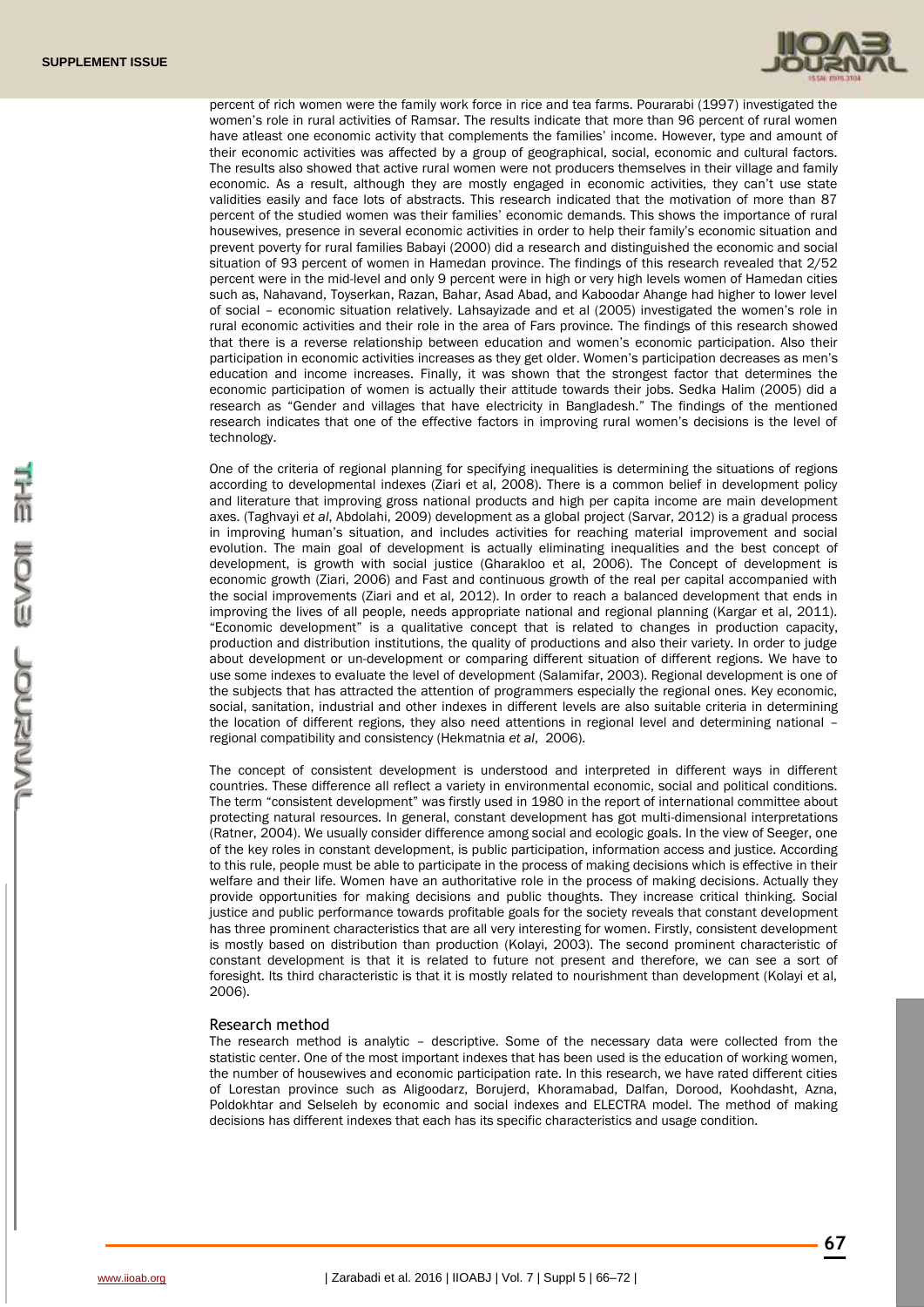



#### …………………………………………………………………………………………………………………………………

ELECTRE model is a multi-criteria method that was firstly presented by Yu in 1992, and then was improved some years later. This method is a method for making decisions. It is multi-criteria and categorizes the option based on pre-determined interval (Malekmohammadi et al, 2008). This categorization results from the comparison of each option with profiles that determine the boundaries of social levels. (Berger, 2002). ELECTRE technic was firstly offered by Benayounand then developed by Van Delft, Nijkamp, Royand his et al. The concept of this method is better rate relations (Tavari and et al, 2008). In this method, we use the concept of "domination" implicitly (Khaliji et al, 2013) in this method, options are used in an implicit way and are compared two by two. So dominant and weak options are identified and then the target weak and beaten options are evaluated (Roy, 1991). If in a multi-criteria decision issue there are N criteria and M options, we should perform the following processes by ELECTRE method in order to choose the best option:

First step: changing decision matrix to anti-scale matrix.

There are different methods for making them without units but in ELECTRE method, we usually use the following relation (Tille et al, 2003):

$$
r_{ij}=\frac{x_{tj}}{\sqrt{\sum_{i=1}^mx_{tj}^2}}
$$

Second step: forming anti-scale, weighted matrix, in which V matrix is the weight of indexes, diameter matrix whose only main element is non-zero and W is anti-scale weighted.

#### $V= N_D.W_n$

Third step: forming agreed and disagreed collection of criteria: In this step, all the options are evaluated in ratio with all the criteria and agreed and disagree collections are used.

 $I_{\text{ke}} = ||j||V_{ki} < V_{ei}||$ 

If the considered criterion has a positive aspect: if the considered criterion has a negative aspect

 $I_{ke}$ =  $||j||V_{ki} < V_{ei}||$ 

The forth step: calculating the agreed and disagreed matrixes. These matrices' diameter does not have any elements.

$$
C_{ke} = \frac{\sum_{j \in S_{ke}} W_j}{\sum_{j=1} W_j}
$$

And other elements of this matrix derive from the sum of agree square m  $*$  m disagree square matrix whose diameter does not have any elements and other elements of this matrix derive from antiscaleweightedmatrix.

$$
d_{ke} = \frac{max_{j \in I_{ke}} \|v_{kj} - v_{aj}\|}{max_{j \in J} \|v_{kj} - v_{aj}\|}
$$

Here, we should mention that data in agree matrix have main differences with the data in disagreed ones.

$$
C = \sum_{k=1}^{n} \sum_{\substack{\theta = 1 \\ \theta \neq k}} \frac{C_{ka}}{m(m-1)}
$$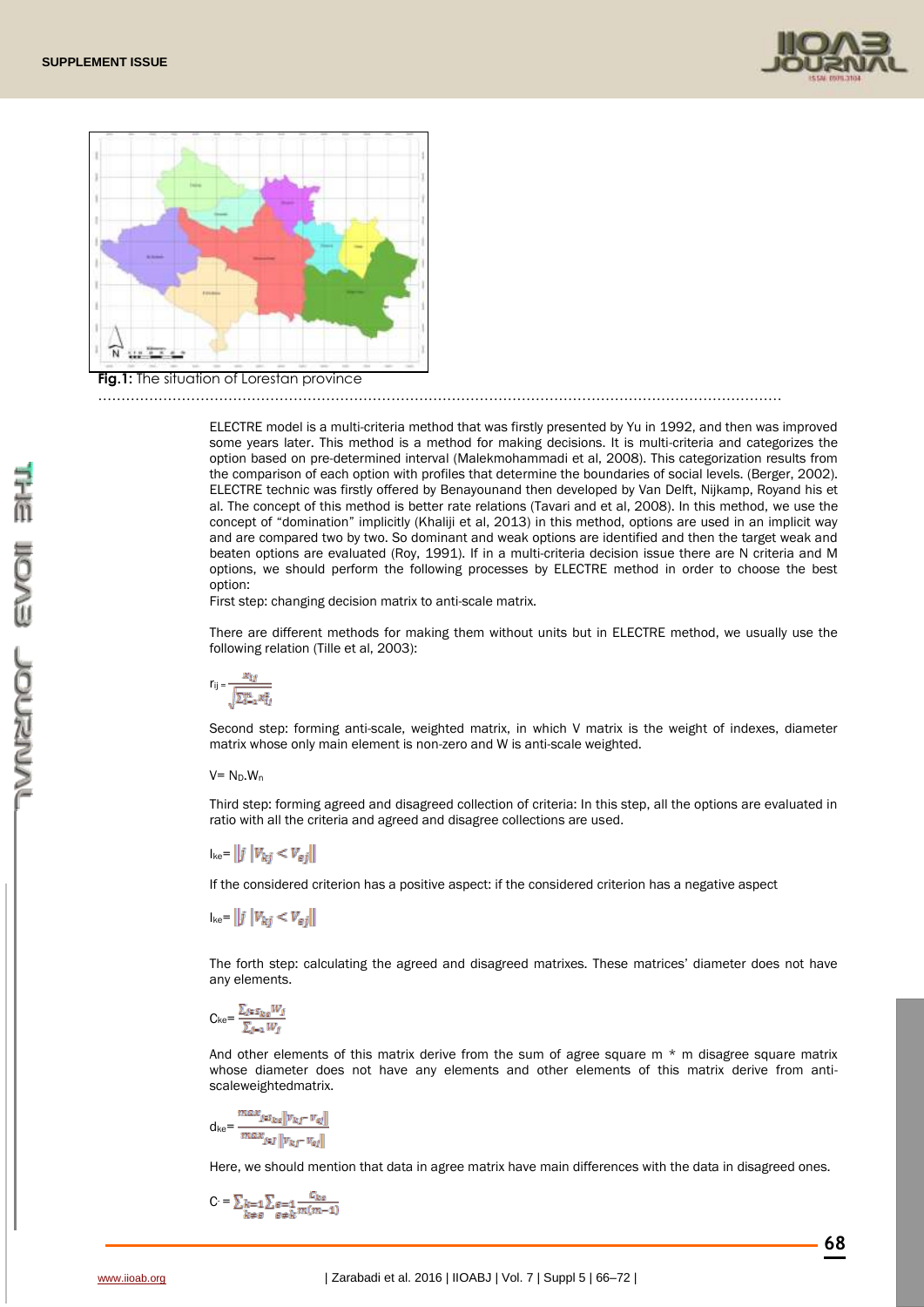

The fifth step: calculating effective agree matrix by the following formula.

$$
f_{ke} = \begin{cases} 0 & C_{ke} \ge C \\ 1 & C_{ke} < C \end{cases}
$$

The sixth step: calculating effective disagree matrix.

$$
d = \sum_{k=0}^{n} k = 1 \sum_{\substack{\theta=1 \\ \theta \neq k}} \frac{a_{k\theta}}{m(m-1)}
$$

$$
g_k = \begin{cases} 0 & d_{k\theta} > d^- \\ 1 & d_{k\theta} \leq d^- \end{cases}
$$

The seventh step: determining a general effective matrix, the final dominant matrix it is resulted from multiplication of each entry of agree dominant matrix F to disagree dominant matrix G.

#### h<sub>ke</sub>= f<sub>ke</sub>. g<sub>ke</sub>

The eight step: Eliminating less satisfactory options and choosing the best option. The final dominant matrix reveals the detailed preference of the options. For instance if he equals one means that k is better than e and it is acceptable but k can be dominated by other options. We should choose the options that are mostly dominants that beaten and in this way, we can rate the options (Atayi, 2008). Infect the preferred option is the one that has the least number 1 in the column (Mirfakhredini et al, 2010).

The ninth step: eliminating low-gravity options, general matrix shows relative order of the options. That is

 $\rm{h_{k1}\!\!\!\!=\!\!1}$  indicated that  $\rm{A_{\it{k}}}$  is better that  $\rm{A_{\it{1}}}$  in terms of coordinationandcoordination criteria  $\rm{A_{\it{k}}}$  still can be dominated by the options of coworkers (Vahdani, 2011)

| Table1: The current situation of target cities in the used indexes of Lorestan province. |  |  |  |
|------------------------------------------------------------------------------------------|--|--|--|
|                                                                                          |  |  |  |

| Criteria<br>The<br>The<br>employees<br><b>Women</b><br>Women |            | Unemployed   | The<br>housewives | <b>Educated</b><br>Women | The employees of<br>Women in higher<br>institutions |  |  |
|--------------------------------------------------------------|------------|--------------|-------------------|--------------------------|-----------------------------------------------------|--|--|
| <b>Cities</b>                                                |            |              |                   |                          |                                                     |  |  |
| Aligoodarz                                                   | 34302      | 9645         | 31891             | 49                       | 25                                                  |  |  |
| <b>Borujerd</b>                                              | 88080      | 18376        | 84117             | 482                      | 83                                                  |  |  |
| Khoramabad                                                   | 132508     | 56404        | 98267             | 765                      | 220                                                 |  |  |
| Dalfan                                                       | 29865      | 11653        | 28473             | 16                       | 0                                                   |  |  |
| Dorood                                                       | 34466      | 17338        | 38999             | 63                       | 22                                                  |  |  |
| Koohdasht                                                    | 42232      | 28518        | 42951             | 97                       | 4                                                   |  |  |
| Azna                                                         | 19774      | 6599         | 16050             | 20                       | 5                                                   |  |  |
| Poldokhtar                                                   | 19792      | 9038         | 16234             | 36                       | 5                                                   |  |  |
| Selseleh                                                     | 13358<br>. | 12322<br>. . | 13878<br>----     | 30                       | $\Omega$                                            |  |  |

Resource: Statistical Yearbook of Lorestan province 2011

#### **Table 2:** The normalized matrix

| Criteria        | The<br>employees<br>Women. | The<br>Unemployed<br>Women | The housewives | The Educated<br><b>Women</b> | The employees of<br>Women in higher<br>institutions |
|-----------------|----------------------------|----------------------------|----------------|------------------------------|-----------------------------------------------------|
| <b>Cities</b>   |                            |                            |                |                              |                                                     |
| Aligoodarz      | 1547                       | 640                        | 617            | 0.48                         | 0/57                                                |
| <b>Borujerd</b> | 3971                       | 1219                       | 1682           | 4/7                          | 1/89                                                |
| Khoramabad      | 5974                       | 3742                       | 1902           | 7/46                         | 5/02                                                |
| <b>Dalfan</b>   | 1346                       | 773                        | 551            | 0/16                         | 0                                                   |
| Dorood          | 1553                       | 11500                      | 755            | 0/61                         | 0/5                                                 |
| Koohdasht       | 1904                       | 1892                       | 831            | 0/95                         | 0/09                                                |
| Azna            | 891                        | 437                        | 310            | 0/2                          | 0/11                                                |
| Poldokhtar      | 892                        | 599                        | 314            | 0/35                         | 0/18                                                |
| Selseleh        | 602                        | 817                        | 268            | 0/29                         | $\mathbf 0$                                         |

**Resource: Writers** 

**Table 3:** The final ranking

|                 | <b>Cities</b>   |  | Aligoodarz Brojerd KhoramAbad Dalfan Dorood Koohdasht Azna Poldokhtar Selseleh |  |  |  |
|-----------------|-----------------|--|--------------------------------------------------------------------------------|--|--|--|
| A <sub>1</sub>  | Aligoodarz      |  |                                                                                |  |  |  |
| $\overline{A2}$ | <b>Boruierd</b> |  |                                                                                |  |  |  |
| A3              | Khoramabad      |  |                                                                                |  |  |  |
| A4              | Dalfan          |  |                                                                                |  |  |  |
| $\overline{A5}$ | Dorood          |  |                                                                                |  |  |  |
| A <sub>6</sub>  | Koohdasht       |  |                                                                                |  |  |  |
| A7              | Azna            |  |                                                                                |  |  |  |
| $\overline{AB}$ | Poldokhtar      |  |                                                                                |  |  |  |
| A9              | <b>Selseleh</b> |  |                                                                                |  |  |  |

Resource: Writers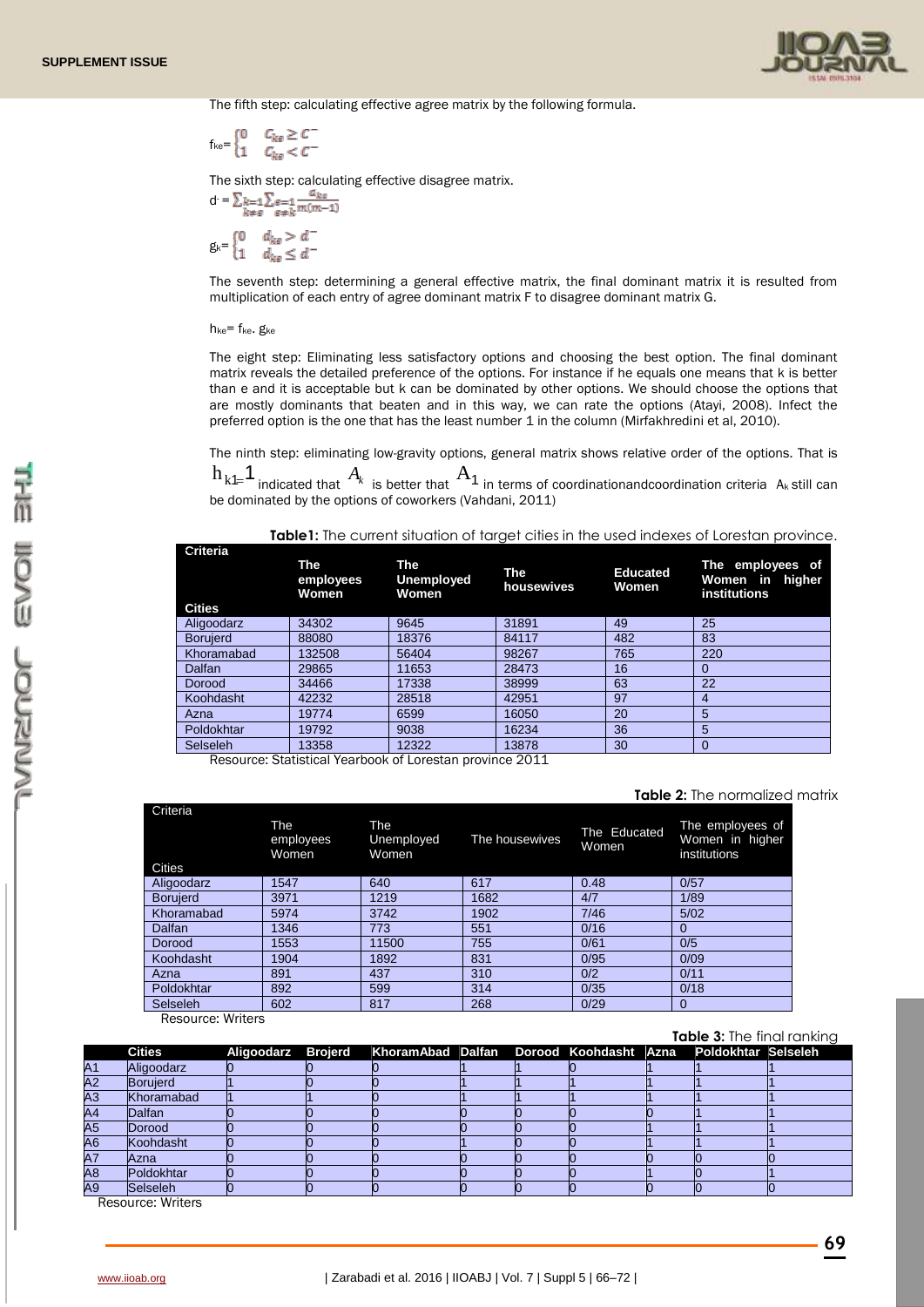



**Fig. 2***:* Ranking women's roles in social and economic developments …………………………………………………………………………………………………………………………………

### **CONCLUSION**

Participation results in strengthening and going far from the traditional paradigm of providing by engaging people who are the subject of development (Hamdi et al, 1996). One of the most important practical strategies of the women's participation in development is their capabilities. Here we should emphasize that women's participation does not only mean taking advantage of them in the advantages and results of development programs. However, they should have active participation in performing programs and in development plans. (Sai et al, 2009) In general, women's roles in local and regional planning is neglected and their daily activities are considered a normal work that doesn't have any particular structural effect. Indeed, women are seen as independent agents in the human's changes (safari shali, 2001) since 1980 the concept of "gender and development" has replaced the terms" woman in development". Gender and development do not have anything to do with women. However, they are related to social structure of gender and the role of responsibilities and expectation that society has from the men and women (Kolayi and et al 2006) Develop men is not impartial. Infect development ignores different characteristics of women and hurts them. After two decades from the start of development programs (1960 and 1970) that was announced by the UN, the world faced stunning statistics in the early 1990s. Women did 67 percent of the worlds' working hours, and earned 10 percent of the world's income. Two thirds of women were illiterate (gender and development, 1994). Occupational participation actually reveals the women's social role and fulfils the expectations of those who have those positions. Women's occupation is one of the important elements in developing social and economic life and also shows flourishing of talents and capabilities of a great proportion of the society. We should pay attention that basically fewer women are employed in Iran compared with other countries and this few number of women are in few number of jobs. Women's social and economic role is really important in societies. Besides development goals and improvements in programming, it is necessary to have balance in development gifts among women work force. And if it is not considered, it may result in an increase in social inequalities. "Justice" is a concept which has always been the human being's concern. Therefore social growth of women in education and occupation indicates their potential capabilities. Society needs appropriate and worthy work force in different fields, and the main goal of society is also developments in social and economic growth and improvements. Therefore, women should be used in important and sensitive positions of society in order to provide welfare and calmness for different people of a society. This paper has shown that in recent decades, women have not participated a lot in Lorestan province and this can be a warning for the development of this province. Since if social justice is not visible in a society, that society will definitely face numerous problems. The results of ELECTRE technic in evaluating women's roles in economic and social developments of the cities of Lorestan province, specially the west ones (Delfan, selseleh and Koohdasht) Shows that women have little social and economic participation. One of the advantages of using this technic is that it prioritizes the cities based on their participation, specifying final weight to each criterion based on their utilitarian in a way that by means of this we can differentiate the cities of Lorestan province in terms of social and economic developments. By calculating 5 indexes of working women, unemployment rate, the number of housewives, the number of literate and working women in academic institutions and centers, it was seen that these indexes were not equal in different cities of this province. According to ELECTRE model, women in Khoramabad, Borujerd and Aligoodarz were in the first to the third grades in social and economic developments. While women in Koohdasht, Dorood, Delfan, Azna, Poldokhtar, and Selseleh occupied the forth to ninth grades. Of-course here, it is necessary to mention that cities in the center of the province have the most role however, the cities in the boundaries or the cities that are far from the center have the least role in social and economic progress of Lorestan.

**70**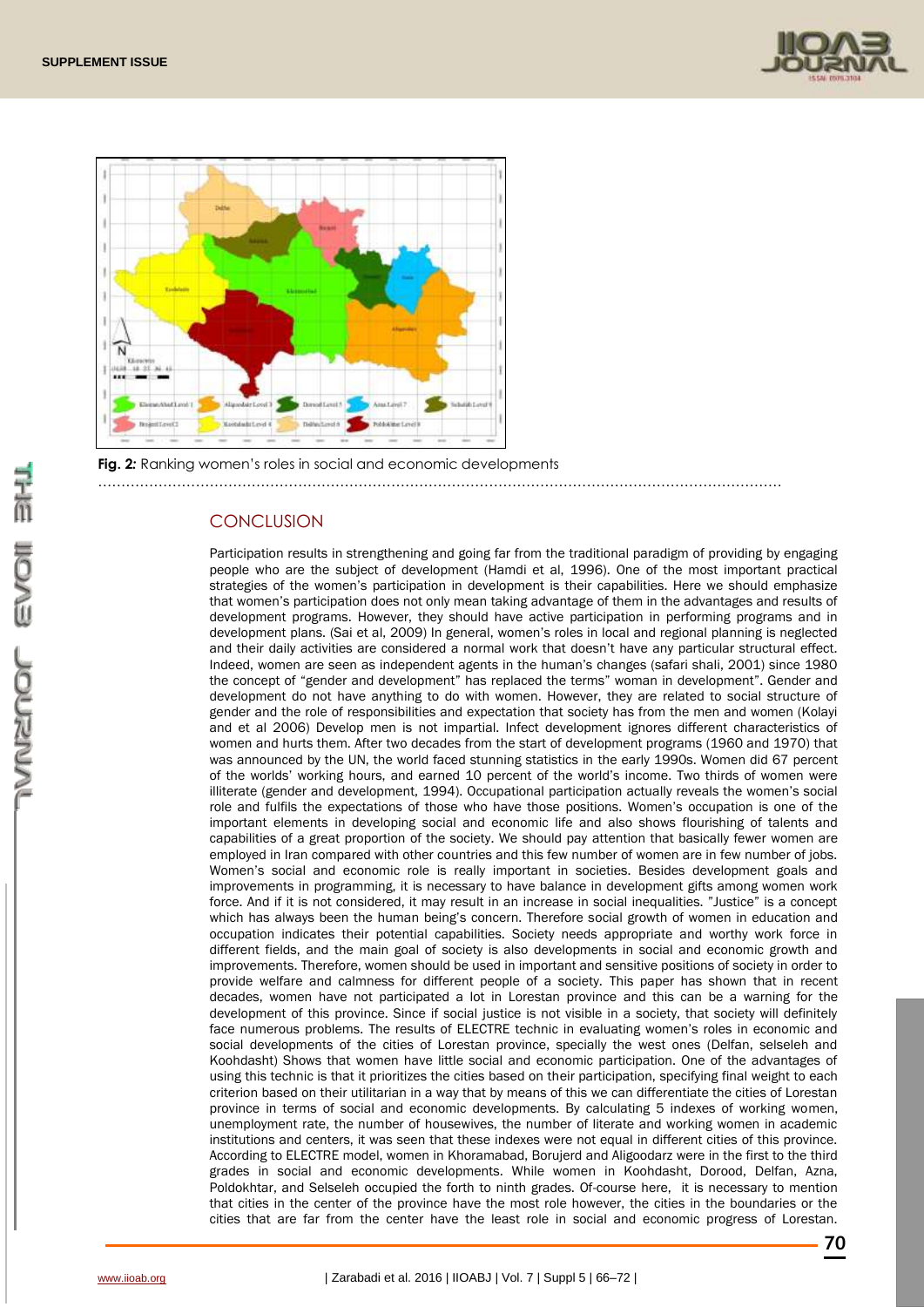

Therefore, we should pay special attention to the women's role in progress of the mentioned cities in the future programming and plans.

CONFLICT OF INTEREST None

ACKNOWLEDGEMENTS None

FINANCIAL DISCLOSURE None

## **REFERENCES**

- [1] Akbari h. [2012] The Role of Women in Sustainable Development of the Environment. *Women in Development and politics*, 10(4): 37-56.
- [2] Babayi HR. [2000] *investigating the social and economic position of women in urban and rural societies of Hamedan province*, Hamedan: published by the management and programming organization.
- [3] Taghvayi M, Abdolahi AA. [2009] Categorizing and cluster analysis of the position of development and the amount of privation of Islamic countries by GIS and HDI technic and human development indexes. *Geographical Research*, 2(24):75- 85.
- [4] Hekmatnia H, Moosavi, MN. [2006] The *usage of model in geography with an emphasis on urban and regional planning, Yazd*: Published by Elme Novin. The first edition.
- [5] Khani F, Ahmadi M. [2009] Determining the efficient factors of women's participation in social-economic decisions in rural areas. *Women Research*, 7(4):95-113.
- [6] Khaliji MN, Vazifeshenas R. [2013] *Evaluating the facilities and capabilities of urban services by ELECTRE technic*: national congress of urban services and environment, Mashad.
- [7] Rostami M. [2004] Investigating the situation of working women of Mazandaran province in handicrafts' department. (The specific region of Sari), a research. *Humanities and Social Sciences*, 4(13):39- 66
- [8] Pourarabi H. [1997] *Investigating the women's roles in economic activities of rural regions of Ramsar, a sociologist master theses*, literature university, Shahid Bahonar Kerman University.
- [9] RouhAfza F, Ekrami A. [2009] The necessity of considering the women's role in the goals of constant development. *Farhang*, 70:169-194
- [10] Ziari K, et al. [2006] *The method of regional planning*, Tehran: Published by Tehran university.
- [11] Ziari K, Jalalian E. [2008] The comparison of the cities of Fars province based on development indicators 1956-1996. *Geography and Development*, 11(6):77-96
- [12] Ziari K, Mohaadi A, Attar K. [2012] Investigating the degree of the development of cities and their relationship

with urbanity rate. Spatial Planning, 1(3):1-16

- [13] Sai I, Valipoor S. [2009] Recognizing effective factors of strengthening women for participating in social developments (case study of Lorestan province). *[Behavioral Sciences](http://www.jbs.ir/)*, 2(1): 67-101.
- [14] Sarmady F, Malmir P, Sarykhany N. [1994] *Rural women and their employment, agriculture ministry, planning and budget adjutancy*, the institution of planning researches and agricultural economy.
- [15] Sarvar R. [2012] Investigating the development of economic and social structures of East Azarbayejan Province and its cities. *Geography*, 10(35): 57-82.
- [16] Soroosh Mehr H, Rafi H. [2010] Investigating the economic and social base of rural women and effective factors on its improvement. (Case study Hamedan), *Rural Research*, 1(1):143-166.
- [17] Salamifar M. [2003] *The economy of the development of chosen issues*, Mashad: Published by Movahed.
- [18] Safari Shali R. [2001] *The role of women's economic and social strengthening in rural constant development, the collection of papers of conference of rural and Ashayer women's validities*, cooperative system of promotion and operation of the ministry of Agriculture.
- [19] Tavari M, Sykhkyan MA, Mirnejad A, [2008] Recognizing and prioritizing effective factors of taking advantage of human force by MADM technics, *Industrial Management*, 1(1):71-88.
- [20] Atayi M. [2008] Choosing an appropriate location for building Alumina-cement factory by ELECTRE method. *International Journal of Engineering* 9:55-63.
- [21] Gharakloo M, Habibi K. [2006] Analyzing immigration related to development levels of the provinces of Iran by means of planning technics. *Geographical Research*, 21(81): 59-83.
- [22] Kargar B, Sarvar R. [2011] City, suburbs and social security, Tehran: Geographic Organization of Armed Forces.
- [23] Kolayi E. [2003] Women in public arena: case study Islamic Republic of Iran, *Law and Political Science*, 61: 217-238
- [24] Kolayi E, Hafezian MH. [2003] Women's role in developing Islamic countries, investigating rural women's economic participation: Case study Fars province, Iran sociology magazine, *Women Study*, 4(1-

COCNESS